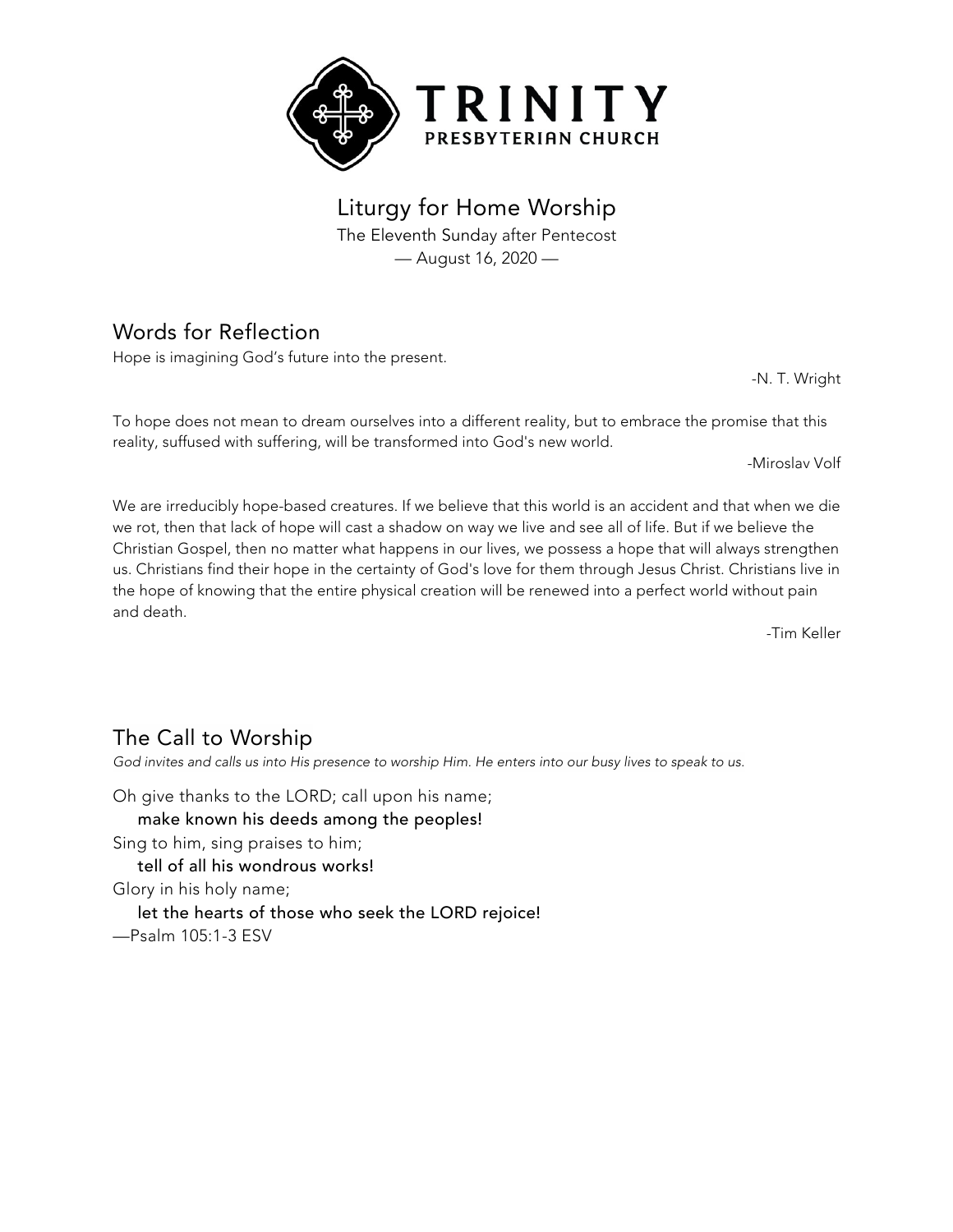# Hymn of Praise | Praise My Soul the King of Heaven

We sing praises to God and proclaim through song the good news of what He has done in Jesus' death and resurrection. Some songs might be initially unfamiliar, but we believe the rich, true, beautiful words of these hymns *will make their way into your heart.*

Praise, my soul, the King of heaven, To His feet Thy tribute bring; Ransomed, healed, restored, forgiven, Who, like me, His praise should sing? Come and worship, come and worship Praise the Everlasting King.

Praise Him for His grace and favor To our fathers in distress; Praise Him, still the same forever, Slow to chide, and swift to bless; Come and worship, come and worship Glorious in His faithfulness.

Father-like, He tends and spares us; Well our feeble frame He knows; In His hands He gently bears us, Rescues us from all our foes. Come and worship, come and worship Widely as His mercy goes.

Angels, help us to adore Him: Ye behold Him face to face; Sun and moon, bow down before Him, Dwellers all in time and space, Come and worship, come and worship Praise with us the God of grace.

Words: Henry Lyte, 1843, Based on Ps 103; Nathan Partain, 2000, alt. Music: Nathan Partain

## Opening Prayer & Lord's Prayer

*We ask for God to be present among us and conclude with the prayer that Jesus taught his disciples to pray.*

Our Father, Who art in heaven, hallowed be Thy name. Thy Kingdom come, Thy will be done, on earth as it is in heaven. Give us this day our daily bread and forgive us our debts, as we forgive our debtors. And lead us not into temptation, but deliver us from evil. For Thine is the kingdom, the power, and the glory, forever. Amen.

#### Doxology

Praise God from whom all blessings flow; Praise him, all creatures here below; Praise him above, ye heavenly host; Praise Father, Son, and Holy Ghost. Amen.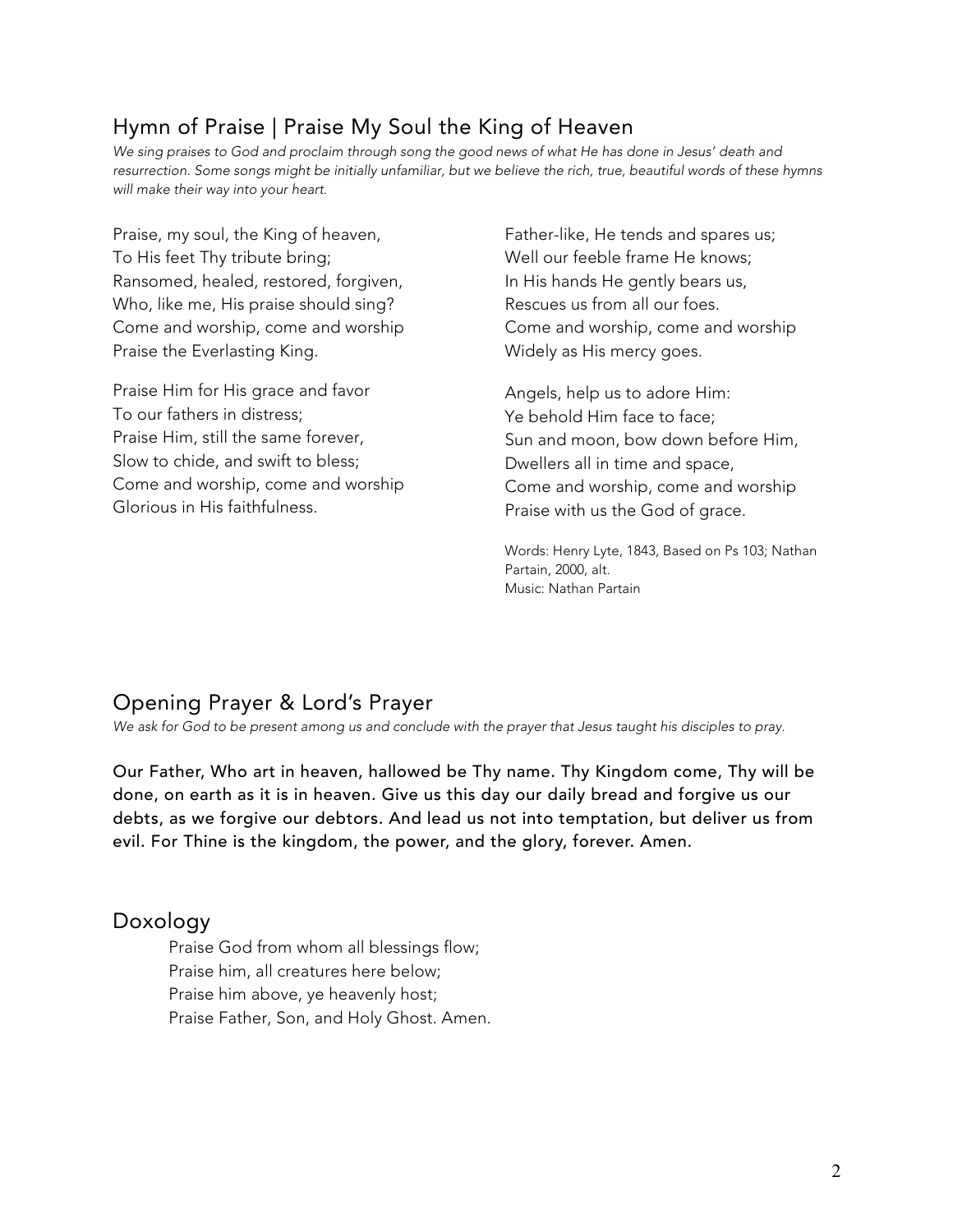# Confession of Sin

We fight the temptation to hide our sin and instead acknowledge it openly to God, but we do so in light of the grace *offered in Jesus.*

#### Most Merciful Father,

We thank You that in and through Your Son Jesus, You will restore this broken world to a place of glory. We long for the day when we and our world will be free from the devastating effects of the fall. Yet, Lord, we confess our sinful response to the trials and discomforts of our lives. While in the depths of woe, we have often resented our need for You and rarely lifted our eyes to You. Instead we have directed our gaze to things that falsely promise escape and comfort. We pray that You would have mercy on us through Jesus' death, and enable us by Your Spirit to become a people who hope in You. We pray in Jesus' name. Amen.

#### Silent Confession

### Assurance of Forgiveness

*God reminds our forgetful hearts of the grace that is ours in Jesus.*

Therefore, since we have been justified by faith, we have peace with God through our Lord Jesus Christ. Through him we have also obtained access by faith into this grace in which we stand, and we rejoice in hope of the glory of God.

—Romans 5:1-2 ESV

### Hymn of Response | All I Have is Christ

*We respond in thanks and praise for God's redemptive work in Christ.*

I once was lost in darkest night Yet thought I knew the way The sin that promised joy and life Had led me to the grave I had no hope that You would own A rebel to Your will And if You had not loved me first I would refuse You still

But as I ran my hell-bound race Indifferent to the cost You looked upon my helpless state And led me to the cross And I beheld God's love displayed You suffered in my place You bore the wrath reserved for me Now all I know is grace

*Hallelujah! All I have is Christ Hallelujah! Jesus is my life*

Now, Lord, I would be Yours alone And live so all might see The strength to follow Your commands Could never come from me Oh Father, use my ransomed life In any way You choose And let my song forever be My only boast is You *(Chorus)*

Words & Music: Jordan Kauflin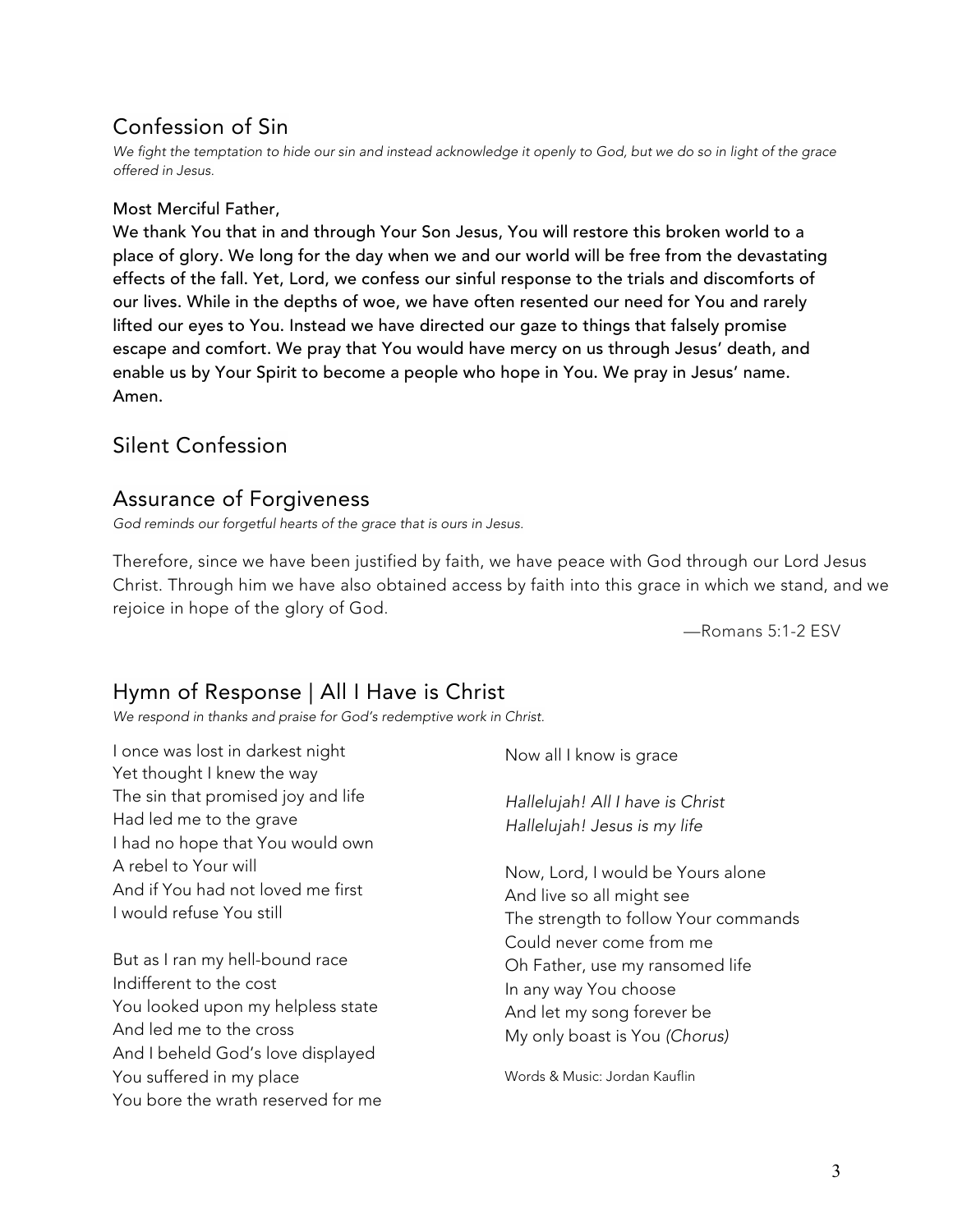### Confession of Faith | The Heidelberg Catechism #1

*We join the church in history by confessing this basic statement of what Christians believe.*

Q. What is your only comfort in life and in death?

A. That I am not my own, but belong—body and soul, in life and in death—to my faithful Savior, Jesus Christ. He has fully paid for all my sins with his precious blood, and has set me free from the tyranny of the devil. He also watches over me in such a way that not a hair can fall from my head without the will of my Father in heaven; in fact, all things must work together for my salvation. Because I belong to him, Christ, by his Holy Spirit, assures me of eternal life and makes me wholeheartedly willing and ready from now on to live for him.

#### The Offering

*In gratitude, we offer our gifts to God. You may give online at www.trinitypresfw.org/give or through the Church Center App.*

### The Prayers of the People

*We lift up our requests to God knowing that He hears us when we pray.*

## The Reading of the Word The Romans 8:18-25

*God speaks to us through His Word.*

8:18 For I consider that the sufferings of this present time are not worth comparing with the glory that is to be revealed to us. 19 For the creation waits with eager longing for the revealing of the sons of God. 20 For the creation was subjected to futility, not willingly, but because of him who subjected it, in hope 21 that the creation itself will be set free from its bondage to corruption and obtain the freedom of the glory of the children of God. 22 For we know that the whole creation has been groaning together in the pains of childbirth until now. 23 And not only the creation, but we ourselves, who have the firstfruits of the Spirit, groan inwardly as we wait eagerly for adoption as sons, the redemption of our bodies. 24 For in this hope we were saved. Now hope that is seen is not hope. For who hopes for what he sees? 25 But if we hope for what we do not see, we wait for it with patience.

Reader: The Word of the Lord. People: Thanks be to God.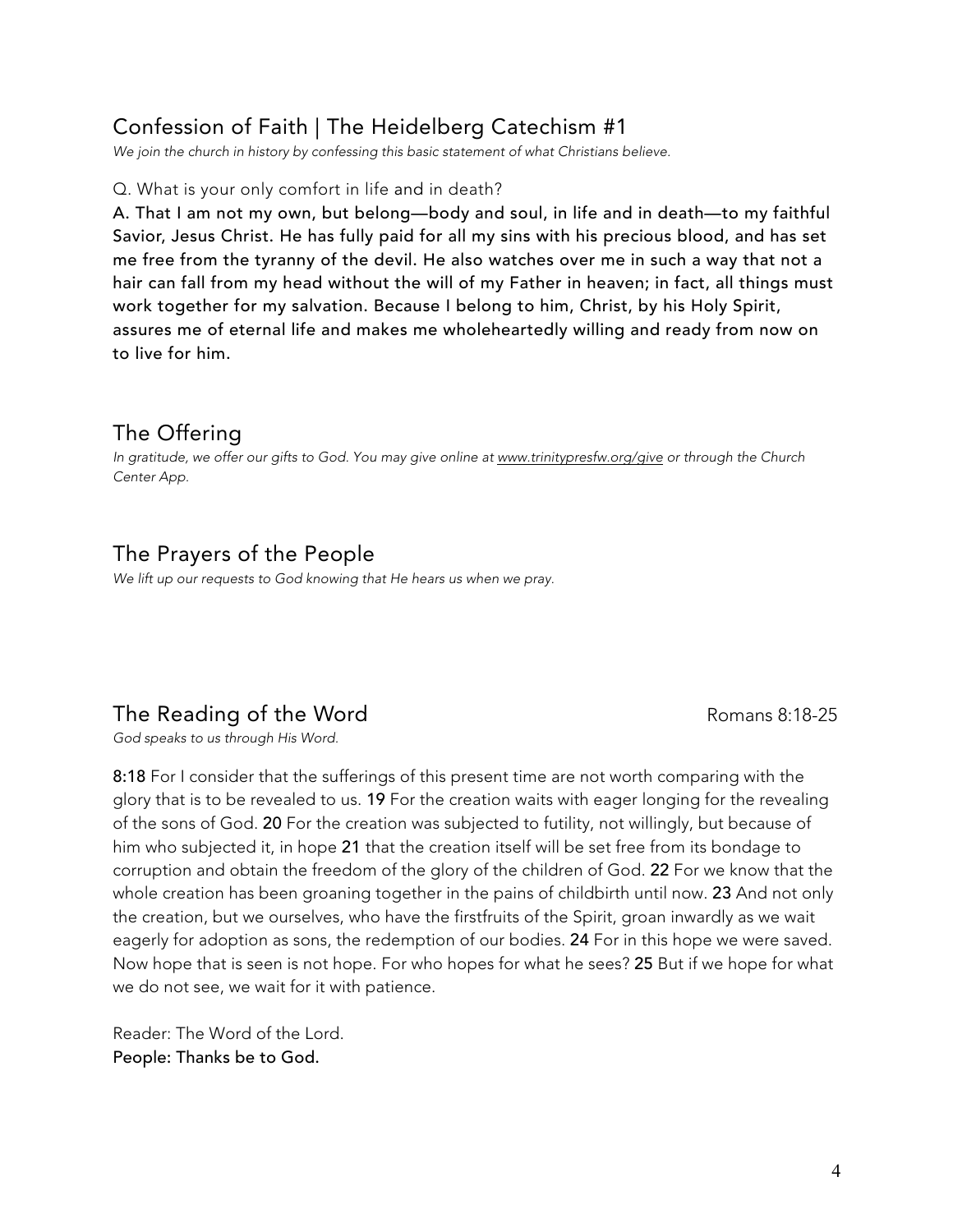# The Preaching of the Word

Pastor Brian Davis

# *A Community of Hope*

"Embracing Hope in the Midst of our Groaning"

# Sermon Notes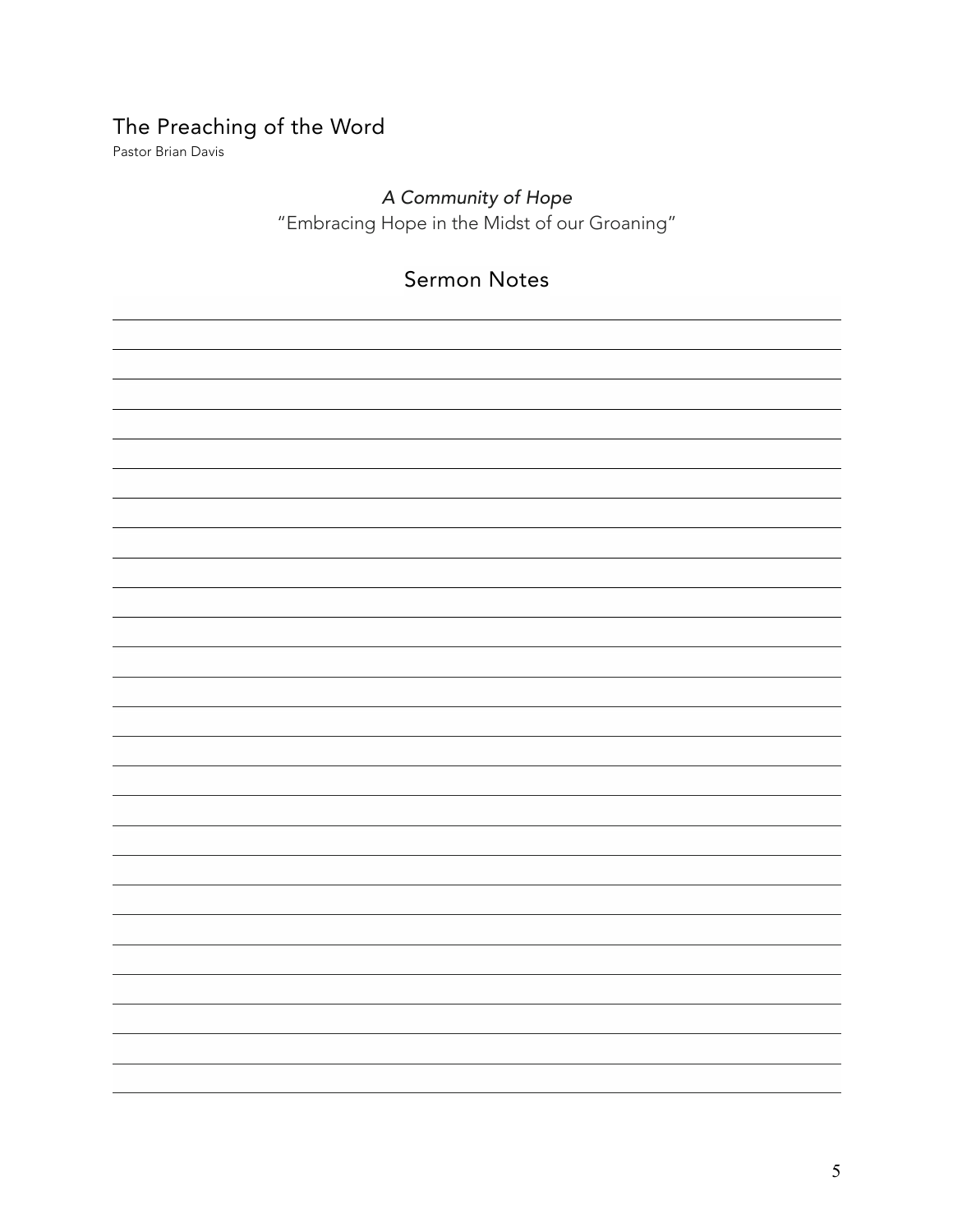# The Celebration of Holy Communion

Communion (also called the Lord's Supper or the Eucharist) is the family meal of baptized Christians. It's not a meal for good people. It's a meal for desperate people who trust in Jesus alone for salvation, who are at peace with God and with their neighbor, and who seek strength and grace to live more faithfully with Jesus. You will be invited to come forward. If you are not a Christian, or if you are not prepared to *share in this meal today, we encourage you to spend this time in reflection or prayer.*

*Children who have not received their first communion are welcome to come forward with their families.* We invite children who are ready to make a public profession of faith in Christ to arrange a meeting with *the elders, and thus become "communicants" at the Lord's Table.*

| Pastor: | The Lord be with you.                      |
|---------|--------------------------------------------|
| People: | And also with you.                         |
| Pastor: | Lift up your hearts!                       |
| People: | We lift them up to the Lord.               |
| Pastor: | Let us give thanks to the Lord our God.    |
| People: | It is right to give him thanks and praise. |

### Prayer of Thanksgiving and Words of Institution

| Pastor: | Let us proclaim the mystery of the faith:                             |  |
|---------|-----------------------------------------------------------------------|--|
| People: | Christ has died. Christ is risen. Christ will come again. Hallelujah! |  |
| Pastor: | Christ, our Passover, has been sacrificed for us. Hallelujah!         |  |
| People: | Therefore, let us keep the feast.                                     |  |
| Pastor: | The gifts of God for the people of God.                               |  |

## Hymn for Communion | In Feast or Fallow

*Whatever comes, we shall endure*

| When the fields are dry, and the winter is |                                                              |  |
|--------------------------------------------|--------------------------------------------------------------|--|
| long                                       | On a cross of wood, His blood was<br>outpoured               |  |
| Blessed are the meek, the hungry, the poor |                                                              |  |
| When my soul is downcast, and my voice     | He rose from the ground, like a bird to the                  |  |
| has no song                                | sky                                                          |  |
| For mercy, for comfort, I wait on the Lord | Bringing peace to our violence, and<br>crushing death's door |  |
| In the harvest feast or the fallow ground, | Our Maker incarnate, our God Who                             |  |
| My certain hope is in Jesus found          | provides.                                                    |  |
| My lot, my cup, my portion sure            | (Chorus)                                                     |  |
| Whatever comes, we shall endure            |                                                              |  |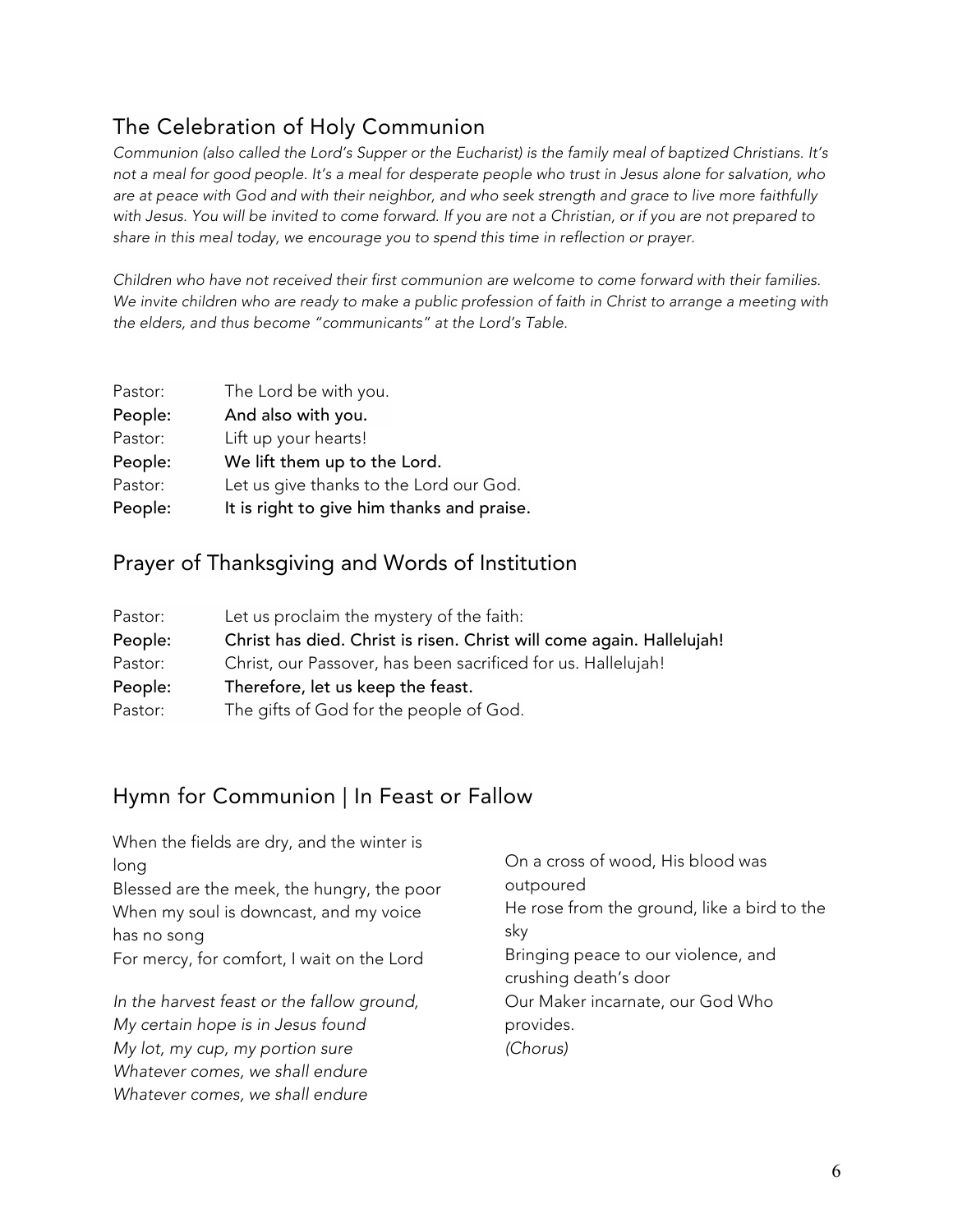When the earth beneath me crumbles and quakes

Not a sparrow falls, nor a hair from my head Without His hand to guide me, my shield and my strength

In joy or in sorrow, in life or in death *(Chorus)*

Words & Music: Sandra McCracken

# Life at Trinity

# Departing Hymn | O Love That Will Not Let Me Go

*We respond in faith and song.*

O Love that will not let me go, I rest my weary soul in Thee; I give Thee back the life I owe, That in thine ocean depths its flow May richer, fuller be.

O light that followest all my way, I yield my flickering torch to Thee; My heart restores its borrowed ray, That in thy sunshine's blaze its day May brighter, fairer be.

O Joy that seekest me through pain, I cannot close my heart to Thee; I trace the rainbow through the rain, And feel the promise is not vain, That morn shall tearless be.

O Cross that liftest up my head, I dare not ask to fly from Thee; I lay in dust life's glory dead, And from the ground there blossoms red Life that shall endless be.

Words: George Matheson; Music: Christopher Miner

## The Benediction

God sends us out with his blessing. A benediction is not a prayer. We don't bow our heads. We lift them up and even lift up our hands to receive his blessing as we are sent out as participants in His mission to Fort Worth.

May the God of hope fill you with all joy and peace in believing, so that by the power of the Holy Spirit you may abound in hope.

—Romans 15:13 ESV

### The Sending

*The people of God are sent into the world to love God, love people, and love Fort Worth.*

Pastor: Let us go forth to serve Fort Worth and the world as those who love our Lord and Savior, Jesus Christ. People: Thanks be to God!

\* CCLI #5043663 – all songs used by permission